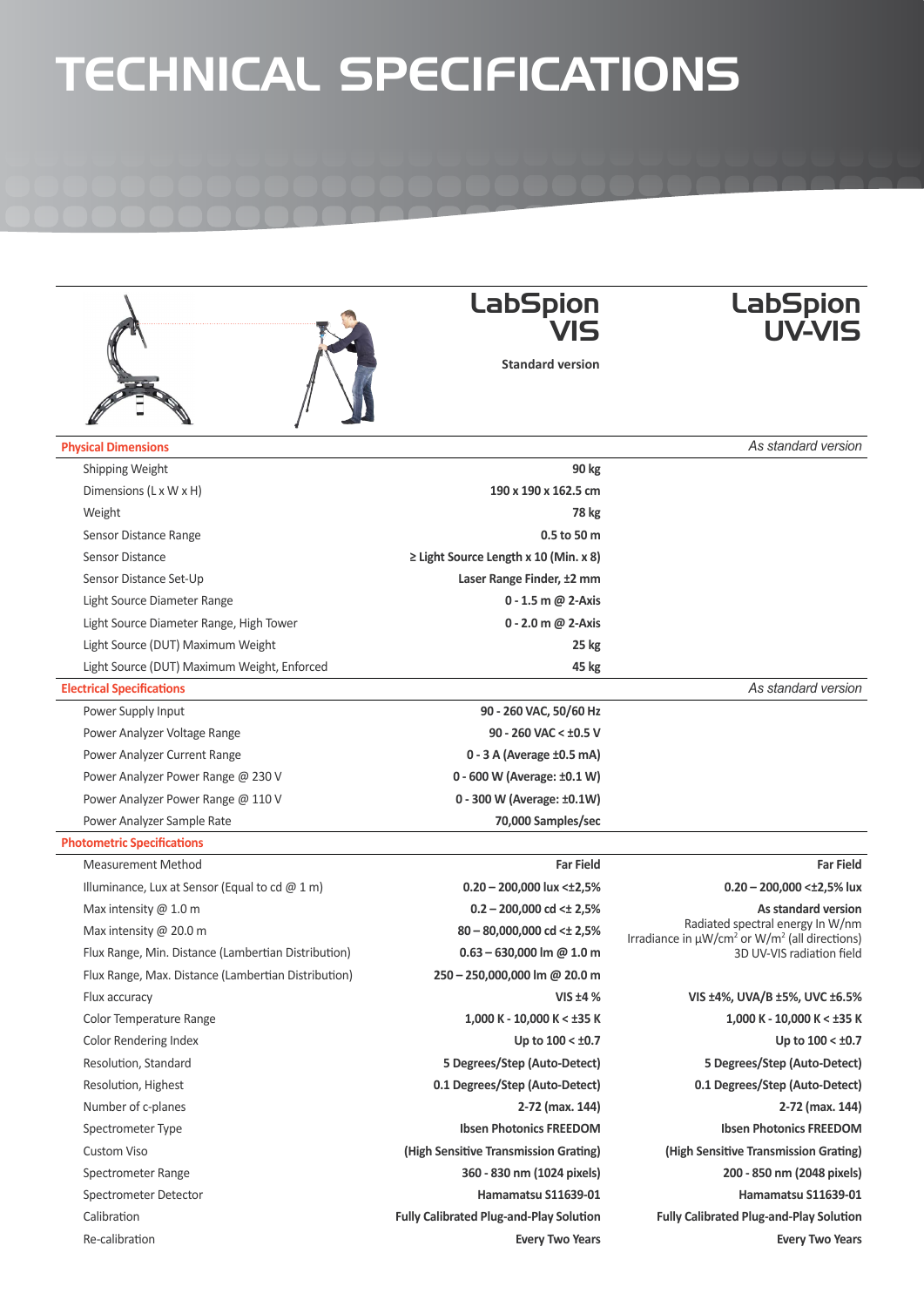

| <b>LabSpion</b><br><b>UV-VIS-NIR</b>                                                                                                                              | <b>LabSpion</b><br><b>VIS-NIR</b>                                                                                                                             | <b>LabRail</b><br>for LabSpion         |
|-------------------------------------------------------------------------------------------------------------------------------------------------------------------|---------------------------------------------------------------------------------------------------------------------------------------------------------------|----------------------------------------|
|                                                                                                                                                                   |                                                                                                                                                               |                                        |
| As standard version                                                                                                                                               | As standard version                                                                                                                                           |                                        |
|                                                                                                                                                                   |                                                                                                                                                               | 35 kg                                  |
|                                                                                                                                                                   |                                                                                                                                                               | 25 x 25 x 160 cm                       |
|                                                                                                                                                                   |                                                                                                                                                               | 30 kg                                  |
|                                                                                                                                                                   |                                                                                                                                                               | 0.5 to 12 m                            |
|                                                                                                                                                                   |                                                                                                                                                               | Standard up to 12 m (can be extended)  |
|                                                                                                                                                                   |                                                                                                                                                               | Laser Range Finder, Automatical, ±2 mm |
|                                                                                                                                                                   |                                                                                                                                                               |                                        |
|                                                                                                                                                                   |                                                                                                                                                               |                                        |
|                                                                                                                                                                   |                                                                                                                                                               |                                        |
| As standard version                                                                                                                                               | As standard version                                                                                                                                           |                                        |
|                                                                                                                                                                   |                                                                                                                                                               | 90 - 260 VAC, 50/60 Hz                 |
|                                                                                                                                                                   |                                                                                                                                                               |                                        |
|                                                                                                                                                                   |                                                                                                                                                               |                                        |
|                                                                                                                                                                   |                                                                                                                                                               |                                        |
|                                                                                                                                                                   |                                                                                                                                                               |                                        |
|                                                                                                                                                                   |                                                                                                                                                               |                                        |
|                                                                                                                                                                   |                                                                                                                                                               | As preferred LabSpion version          |
| <b>Far Field</b>                                                                                                                                                  | <b>Far Field</b>                                                                                                                                              |                                        |
| $0.20 - 200,000 < \pm 2,5\%$ lux                                                                                                                                  | $0.20 - 200,000 < \pm 2,5\%$ lux                                                                                                                              |                                        |
| As standard version<br>Radiated spectral energy In W/nm<br>Irradiance in µW/cm <sup>2</sup> or W/m <sup>2</sup> (all directions)<br>3D UV-VIS-NIR radiation field | s standard version<br>Radiated spectral energy In W/nm<br>Irradiance in µW/cm <sup>2</sup> or W/m <sup>2</sup> (all directions)<br>3D VIS-NIR radiation field |                                        |
|                                                                                                                                                                   |                                                                                                                                                               |                                        |
| NIR ±4%, VIS ±4%, UVA/B ±5%, UVC ±6.5%                                                                                                                            | VIS ±4%, NIR ±4%                                                                                                                                              |                                        |
| $1,000$ K - 10,000 K < ±35 K                                                                                                                                      | 1,000 K - 10,000 K < ±35 K                                                                                                                                    |                                        |
| Up to $100 < \pm 0.7$                                                                                                                                             | Up to $100 < \pm 0.7$                                                                                                                                         |                                        |
| 5 Degrees/Step (Auto-Detect)                                                                                                                                      | 5 Degrees/Step (Auto-Detect)                                                                                                                                  |                                        |
| 0.1 Degrees/Step (Auto-Detect)                                                                                                                                    | 0.1 Degrees/Step (Auto-Detect)                                                                                                                                |                                        |
| 2-72 (max. 144)                                                                                                                                                   | 2-72 (max. 144)                                                                                                                                               |                                        |
| <b>Ibsen Photonics FREEDOM</b>                                                                                                                                    | <b>Ibsen Photonics FREEDOM</b>                                                                                                                                |                                        |
| (High Sensitive Transmission Grating)                                                                                                                             | (High Sensitive Transmission Grating)                                                                                                                         |                                        |
| 200 - 1100 nm (2048 pixels)                                                                                                                                       | 360 - 1100 nm (2048 pixels)                                                                                                                                   |                                        |
| Hamamatsu S11639-01                                                                                                                                               | Hamamatsu S11639-01                                                                                                                                           |                                        |

**Fully Calibrated Plug-and-Play Solution Fully Calibrated Plug-and-Play Solution Not Necessary Every Two Years Every Two Years Not Necessary**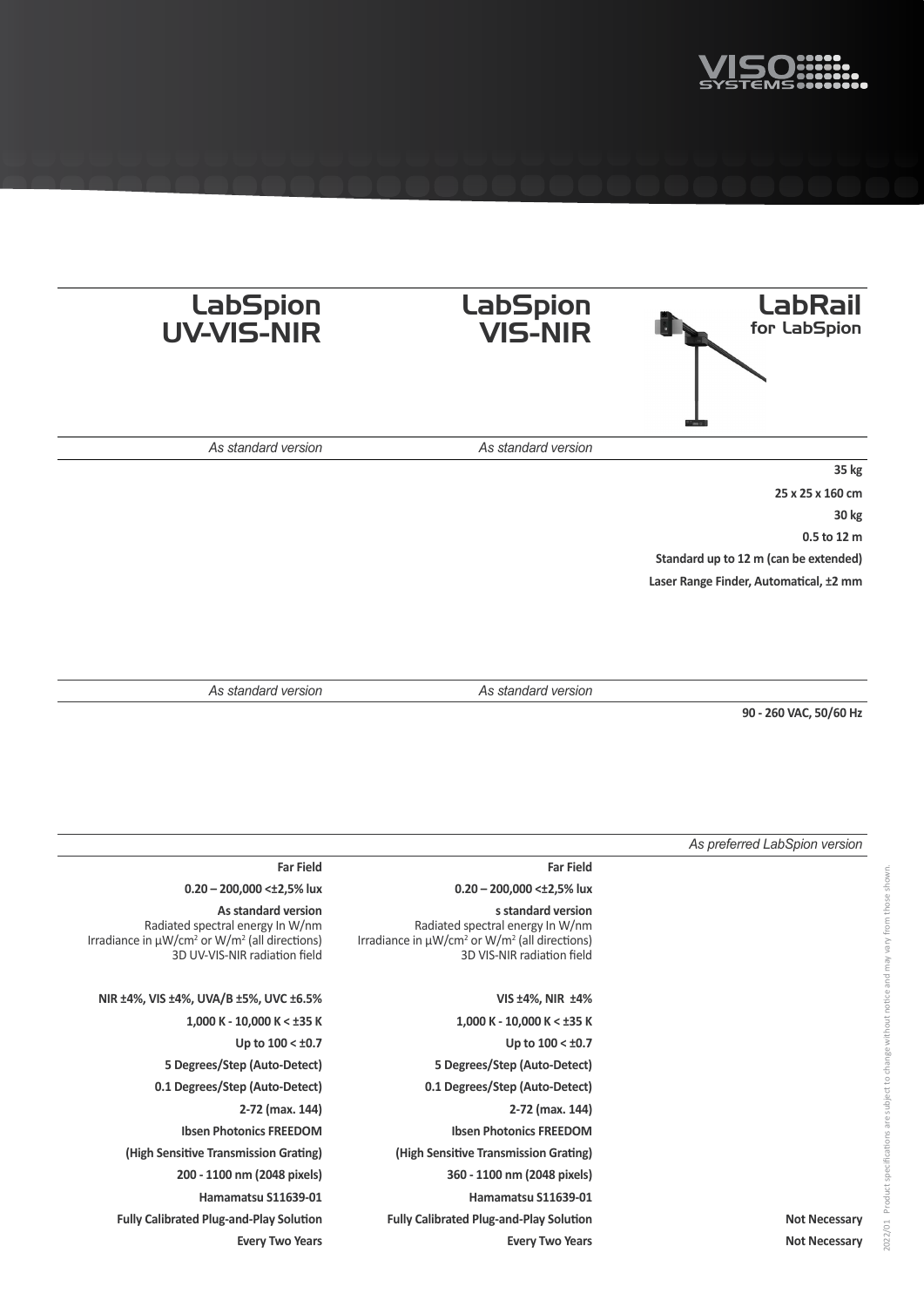## TECHNICAL SPECIFICATIONS

|                                                     | <b>BaseSpion</b><br>VIS                        | <b>BaseSpion</b><br>UV-VIS                                                                    |  |
|-----------------------------------------------------|------------------------------------------------|-----------------------------------------------------------------------------------------------|--|
|                                                     | <b>Standard Version</b>                        |                                                                                               |  |
| <b>Physical Dimensions</b>                          |                                                | As standard version                                                                           |  |
| Shipping Weight                                     | 42 kg                                          |                                                                                               |  |
| Dimensions (L x W x H)                              | 205 - 500 x 56 x 55 cm                         |                                                                                               |  |
| Weight                                              | 38 kg                                          |                                                                                               |  |
| Sensor Distance Range                               | $0.35 - 4.5$ m                                 |                                                                                               |  |
| Sensor Distance                                     | $\geq$ Light Source Length x 10 (Min. x 8)     |                                                                                               |  |
| Sensor Distance Set-Up                              | <b>Automatic Detector on Sensor Rail</b>       |                                                                                               |  |
| Light Source Diameter Range                         | $0 - 54$ cm                                    |                                                                                               |  |
| Light Source (DUT) Maximum Weight                   | 9 kg                                           |                                                                                               |  |
| <b>Electrical Specifications</b>                    |                                                | As standard version                                                                           |  |
| Power Supply Input                                  | 90 - 260 VAC, 50/60 Hz                         |                                                                                               |  |
| Power Analyzer Voltage Range                        | 90 - 260 VAC < $\pm$ 0.5 V                     |                                                                                               |  |
| Power Analyzer Current Range                        | 0 - 3 A (Average ±0.5 mA)                      |                                                                                               |  |
| Power Analyzer Power Range @ 230 V                  | 0 - 600 W (Average: ±0.1 W)                    |                                                                                               |  |
| Power Analyzer Power Range @ 110 V                  | 0 - 300 W (Average: ±0.1W)                     |                                                                                               |  |
| Power Analyzer Sample Rate                          | 70,000 Samples/sec                             |                                                                                               |  |
| <b>Photometric Specifications</b>                   |                                                |                                                                                               |  |
| <b>Measurement Method</b>                           | <b>Far Field</b>                               | <b>Far Field</b>                                                                              |  |
| Illuminance Range, Lux at Sensor @ 1 m              | $0.2 - 200,000 < \pm 2,5\%$ lux                | $0.20 - 200,000 < \pm 2,5\%$ lux                                                              |  |
| Intensity Range, Min. Distance                      | 0.0245 - 24,500 cd < $\pm$ 2,5% @ 0.35 m       | As standard version                                                                           |  |
| Intensity Range, Max. Distance                      | $4 - 4,050,000$ cd < 12,5% @ 4.50 m            | Radiated spectral energy In W/nm<br>Irradiance in µW/cm <sup>2</sup> or W/m <sup>2</sup> (all |  |
| Flux Range, Min. Distance (Lambertian Distribution) | $0.08 - 75,000$ lm @ 0.35 m                    | directions)<br>3D UV-VIS radiation field                                                      |  |
| Flux Range, Max. Distance (Lambertian Distribution) | 12.7 - 12,700,000 lm @ 4.50 m                  |                                                                                               |  |
| Flux accuracy                                       | VIS $±4%$                                      | $VIS \pm 4\%$<br>UVA/B ±5%, UVC ±6.5%                                                         |  |
| Color Temperature Range                             | 1,000 K - 10,000 K < ±35 K                     | 1,000 K - 10,000 K < ±35 K                                                                    |  |
| Color Rendering Index                               | Up to $100 < \pm 0.7$                          | Up to $100 < \pm 0.7$                                                                         |  |
| Resolution, Standard                                | 5 Degrees/Step (Auto-Detect)                   | 5 Degrees/Step (Auto-Detect)                                                                  |  |
| Resolution, Highest                                 | 0.1 Degrees/Step (Auto-Detect)                 | 0.1 Degrees/Step (Auto-Detect)                                                                |  |
| Number of c-planes                                  | 2-72 (max. 144)                                | 2-72 (max. 144)                                                                               |  |
| Spectrometer Type                                   | <b>Ibsen Photonics FREEDOM</b>                 | <b>Ibsen Photonics FREEDOM</b>                                                                |  |
| <b>Custom Viso</b>                                  | (High Sensitive Transmission Grating)          | (High Sensitive Transmission Grating)                                                         |  |
| Spectrometer Range                                  | 360 - 830 nm (1024 pixels)                     | 200 - 850 nm (2048 pixels)                                                                    |  |
| Spectrometer Detector                               | Hamamatsu S11639-01                            | Hamamatsu S11639-01                                                                           |  |
| Calibration                                         | <b>Fully Calibrated Plug-and-Play Solution</b> | <b>Fully Calibrated Plug-and-Play Solution</b>                                                |  |

Re-calibration **Every Two Years Every Two Years**